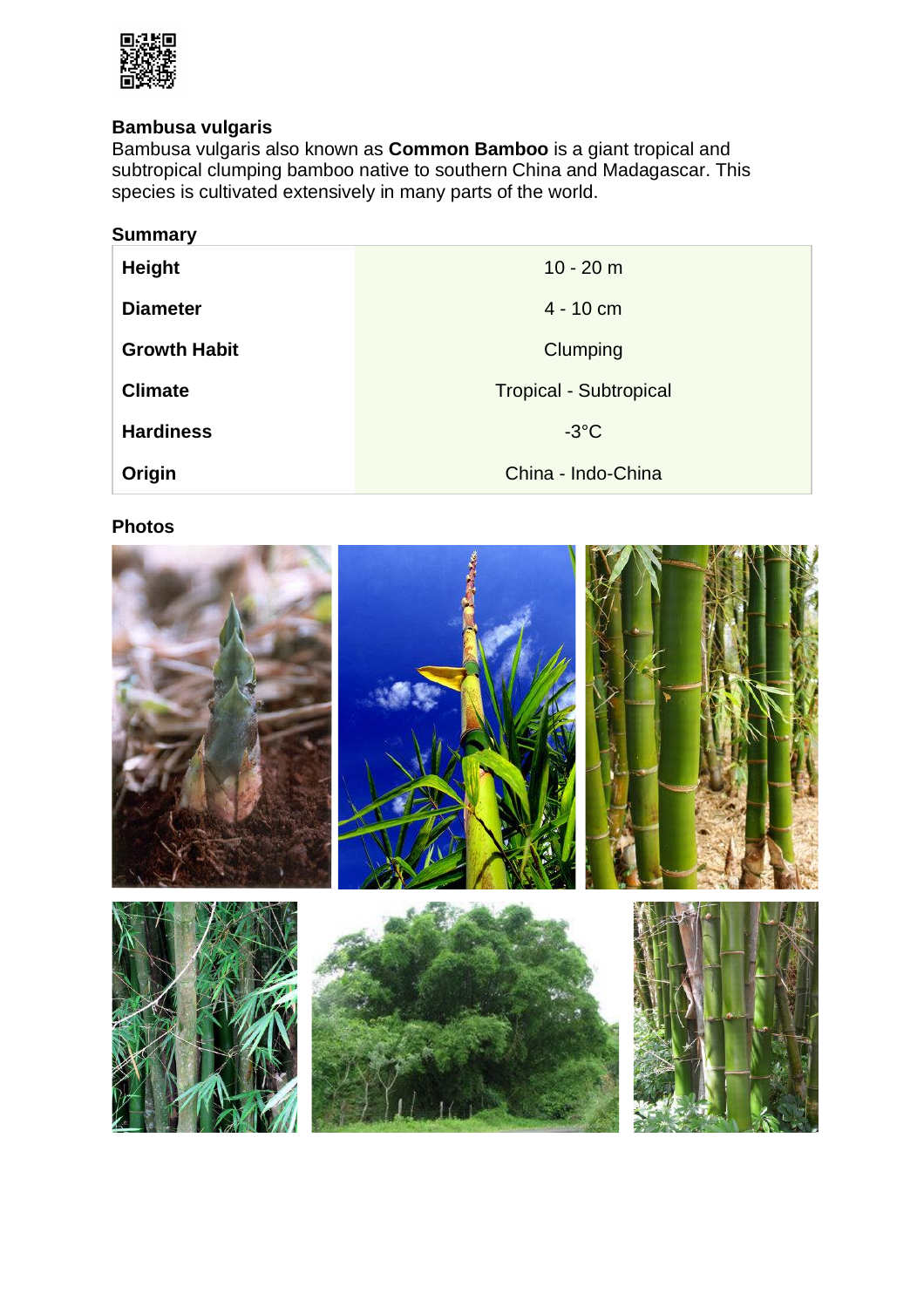

## **Culms**

Bambusa vulgaris culms are bright green, glossy, erect below and arching above and have an average height between 10-20 m. Internodes are 25-35 cm long, and have an average diameter of 4-10 cm.

Wall thickness ranges between 7-15 mm. Nodes are prominent, of which the lower ones often with a narrow ring of roots and covered with brown hairs.

## **Branches**

Several to many clustered branches with 1-3 larger dominant branches. Branches usually occur from mid-culm to top.

## **Leaves**

Narrow leaves which are on average 15-25 cm long and 2-4 cm wide.

#### **Habitat**

Bambusa vulgaris often occurs spontaneously or naturalized on river banks, roadsides, wastelands and open ground, generally at low altitudes. In cultivation it grows very vigorous on moist soil and under humid conditions but tolerates a wide range of climatic conditions and soil types up to 1,200 m altitude.

In dry season the bamboo plants may become completely defoliated but recuperate once rainy season starts. This bamboo species can survive low temperatures up to - 3°C and has a high adaptation to semi-arid areas, and on degraded and flooded lands.

## **Uses**

Bambusa vulgaris is widely planted and used for a variety of purposes, primarily for use in light construction such as houses, huts, boats (masts, rudders, outriggers, boating poles), fences, scaffolding, furniture, musical instruments and handicrafts.

Culms are also used as carrying poles or banana plant supports. Split stems are used for brooms, baskets, and rings prepared from the split culms are put into ear perforations by the Tunkul-Naga tribes of Manipur.

In New Guinea culms are used to make traditional combs and penis gourds ('koteka') in the phallocrypt tradition.

This bamboo is also an excellent raw material for paper and pulp production. Laboratory studies and pilot trials of pulp made from this species growing in Africa indicate its potential value, especially for mixing with hardwood pulps.

Young shoots are edible but of average to poor quality, therefore shoots are rarely used as a vegetable. Leaves are sometimes used as forage or livestock fodder although toxic effects to horses where noted.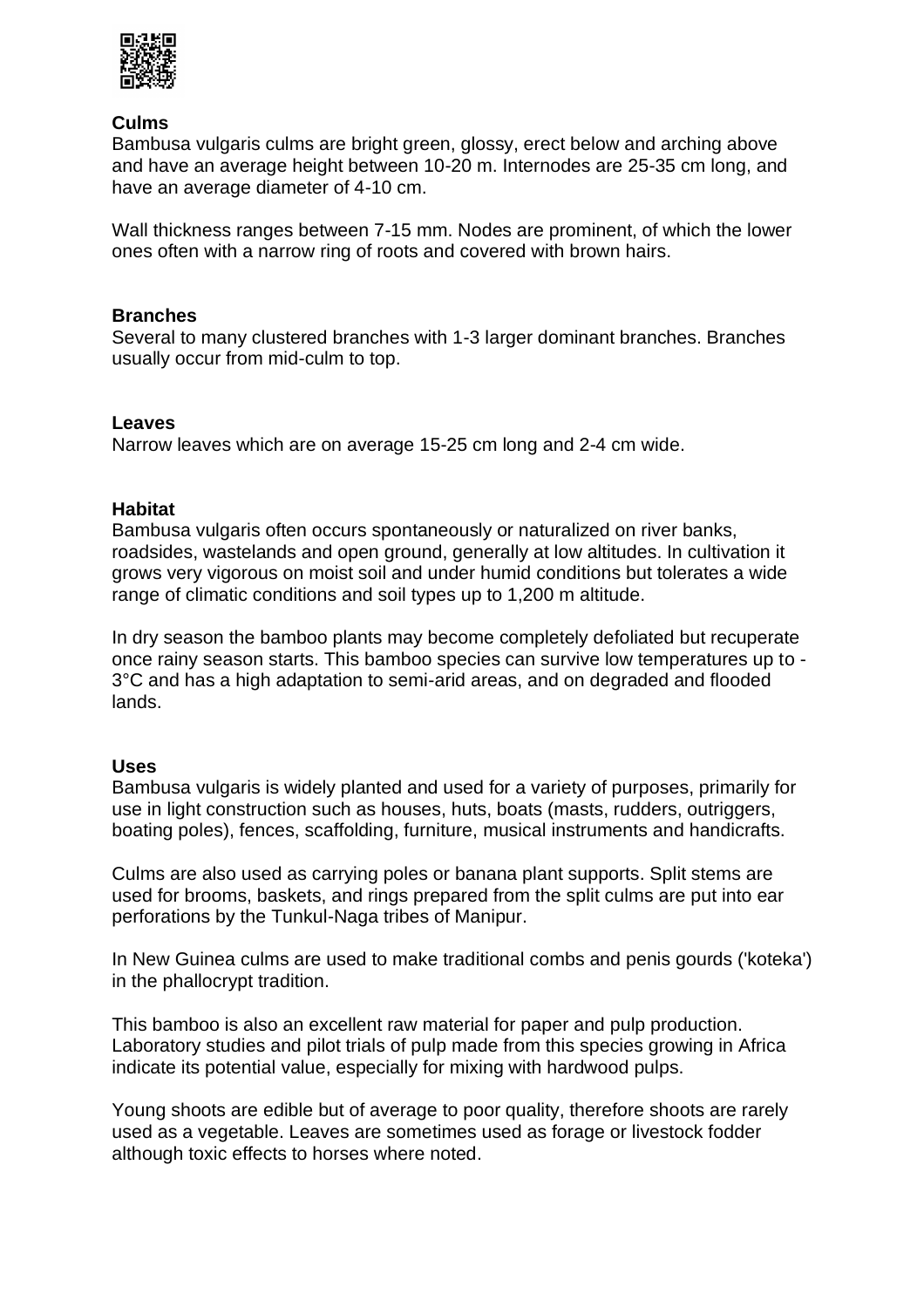

As a medicine, chloroform extract of the leaves is used against Mycobacterium tuberculosis. Tabasheer from culm internodes is used to treat infantile epilepsy, fever and hematuria, kidney troubles, bark astringent and emmenagogue (to stimulate or increases menstrual flow), and as an abortifacient (to cause abortion).

Bambusa vulgaris is often planted as an ornamental bamboo or to form hedges to border land. It can be planted on slopes to control erosion.



# **Origin**

# **Native to:**

Cambodia, China South-Central, Laos, Myanmar, Thailand, Vietnam

## **Introduced into:**

Aldabra, Andaman Is., Ascension, Assam, Bangladesh, Benin, Bismarck Archipelago, Brazil Northeast, Brazil South, Brazil Southeast, Brazil West-Central, Burkina, Cameroon, Cayman Is., Chagos Archipelago, Colombia, Comoros, Cook Is., Costa Rica, Cuba, Dominican Republic, East Himalaya, Ecuador, El Salvador, Florida, Ghana, Guatemala, Guinea, Gulf of Guinea Is., Haiti, Hawaii, Honduras, India, Ivory Coast, Jamaica, Jawa, Leeward Is., Lesser Sunda Is., Libya, Madagascar, Malaya, Maldives, Mali, Maluku, Mauritius, Mexico Central, Mexico Gulf, Mexico Northeast, Mexico Southeast, Mexico Southwest, Nansei-shoto, New Guinea, Nicaragua, Nicobar Is., Nigeria, Panamá, Peru, Puerto Rico, Rodrigues, Rwanda, Réunion, Seychelles, Sierra Leone, South Carolina, South China Sea, Sri Lanka, Sulawesi, Togo, Tonga, Trinidad-Tobago, Venezuela, Wallis-Futuna Is., Windward Is., Zaïre